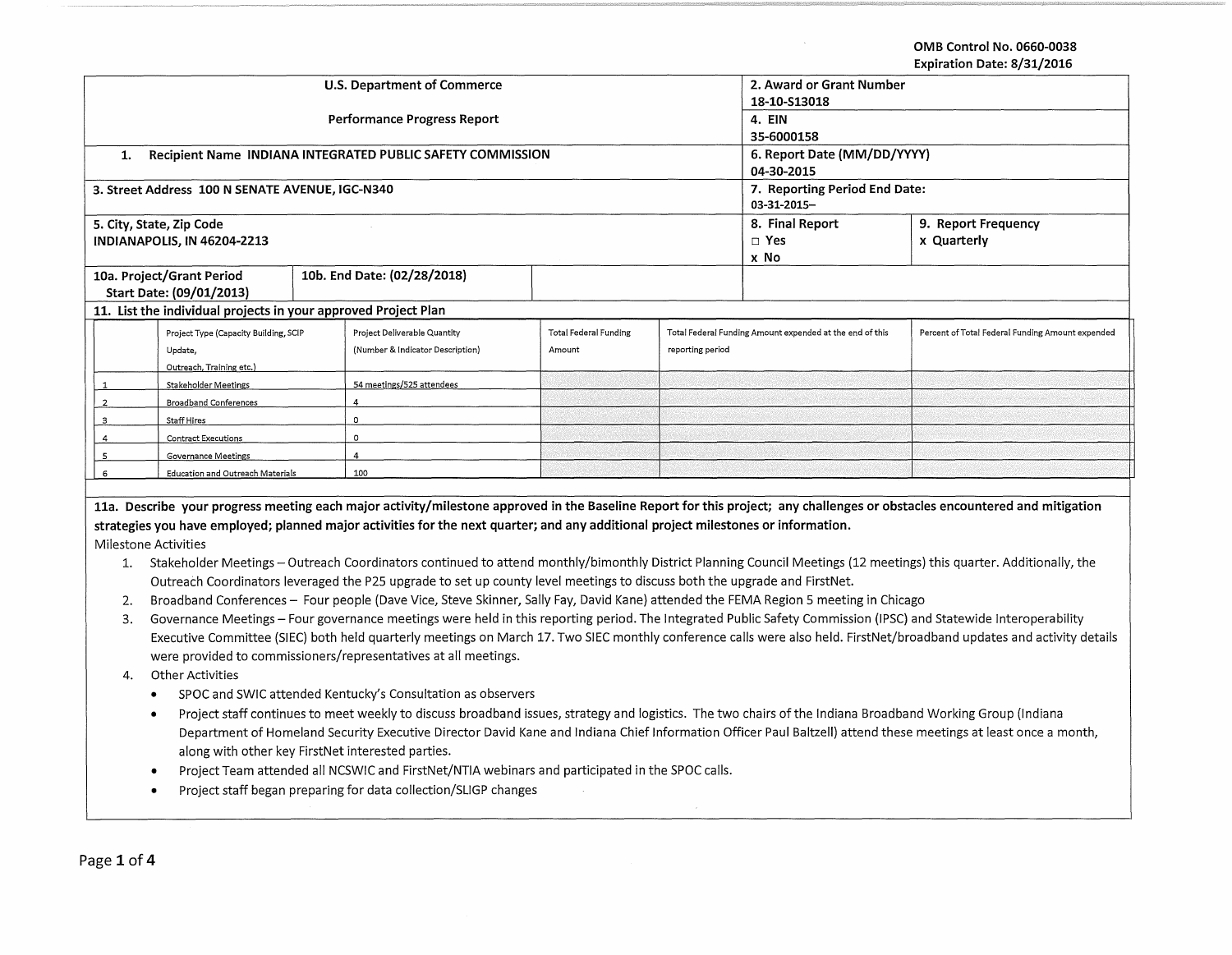11b. If the project team anticipates requesting any changes to the approved Baseline Report in the next quarter, describe those below. Note that any substantive changes to the Baseline Report must be approved by the Department of Commerce before implementation.

Due to the release of Phase 2 funds, we anticipate major changes to the baseline report. Indiana will follow all guidelines and requirements set forth by NTIA.

## 11c. Provide any other information that would be useful to NTIA as it assesses this project's progress.

Indiana's initial FirstNet consultation has been scheduled for August 26, 2015. Additionally, we have scheduled our SLIGP Site Visit for June 16-17, 2015.

11d. Describe any success stories or best practices you have identified. Please be as specific as possible.

12. Personnel

12a. If the project is not fully staffed, describe how any lack of staffing may impact the project's time line and when the project will be fully staffed.

## NA

12b. Staffing Table

| <b>Job Title</b>                                                                                                                                                                         |                                                                  | Project(s) Assigned                                                       |                     |            |                                                                          |                       |                        |  |
|------------------------------------------------------------------------------------------------------------------------------------------------------------------------------------------|------------------------------------------------------------------|---------------------------------------------------------------------------|---------------------|------------|--------------------------------------------------------------------------|-----------------------|------------------------|--|
| <b>Executive Director</b>                                                                                                                                                                |                                                                  | FirstNet Single Point of Contact                                          |                     |            |                                                                          |                       |                        |  |
| Statewide Interoperability Coordinator (SWIC)                                                                                                                                            | Provides project oversight                                       |                                                                           |                     |            |                                                                          |                       |                        |  |
| <b>Communications Director</b>                                                                                                                                                           | .5<br>.5<br>Directs outreach program and oversee grant reporting |                                                                           |                     |            |                                                                          |                       |                        |  |
| Comptroller                                                                                                                                                                              | .05                                                              |                                                                           |                     |            | Supports budgetary and financial requirements, including grants and RFPs |                       |                        |  |
| <b>Operations Manager</b>                                                                                                                                                                | .05                                                              | Provides operational support                                              |                     |            |                                                                          |                       |                        |  |
| Logistics Manager                                                                                                                                                                        | .05                                                              | Provides technical guidance (SME)                                         |                     |            |                                                                          |                       |                        |  |
| Field Coordinator                                                                                                                                                                        | Provides outreach/education<br>.5                                |                                                                           |                     |            |                                                                          |                       |                        |  |
| Provides outreach/education<br>.5<br>Field Coordinator                                                                                                                                   |                                                                  |                                                                           |                     |            |                                                                          |                       |                        |  |
| .05<br>Administrative Assistant                                                                                                                                                          |                                                                  | Provides administrative support for governance meetings and other project |                     |            |                                                                          |                       |                        |  |
|                                                                                                                                                                                          |                                                                  | requirements                                                              |                     |            |                                                                          |                       |                        |  |
| Clerk                                                                                                                                                                                    | .045                                                             | Provides clerical support                                                 |                     |            |                                                                          |                       |                        |  |
| Co-chair of Exec Comm (IN DHS Dir)<br>Provides Governance<br>.05                                                                                                                         |                                                                  |                                                                           |                     |            |                                                                          |                       |                        |  |
| Co-chair of Exec Comm (CIO)<br>.05<br>Provides Governance                                                                                                                                |                                                                  |                                                                           |                     |            |                                                                          |                       |                        |  |
| Gov's Ofc Public Safety Counselor                                                                                                                                                        | .05                                                              |                                                                           | Provides Governance |            |                                                                          |                       |                        |  |
| 13. Subcontracts (Vendors and/or Subrecipients)<br>13a. Subcontracts Table - Include all subcontractors. The totals from this table must equal the "Subcontracts Total" in Question 14f. |                                                                  | Add Row                                                                   |                     | Remove Row |                                                                          |                       |                        |  |
|                                                                                                                                                                                          |                                                                  |                                                                           |                     |            |                                                                          |                       |                        |  |
| Subcontract Purpose<br>Type<br>Name                                                                                                                                                      |                                                                  | RFP/RFQ<br>Contract                                                       | Start               | End        | <b>Total Federal</b>                                                     | <b>Total Matching</b> | Project and % Assigned |  |

Page 2 of 4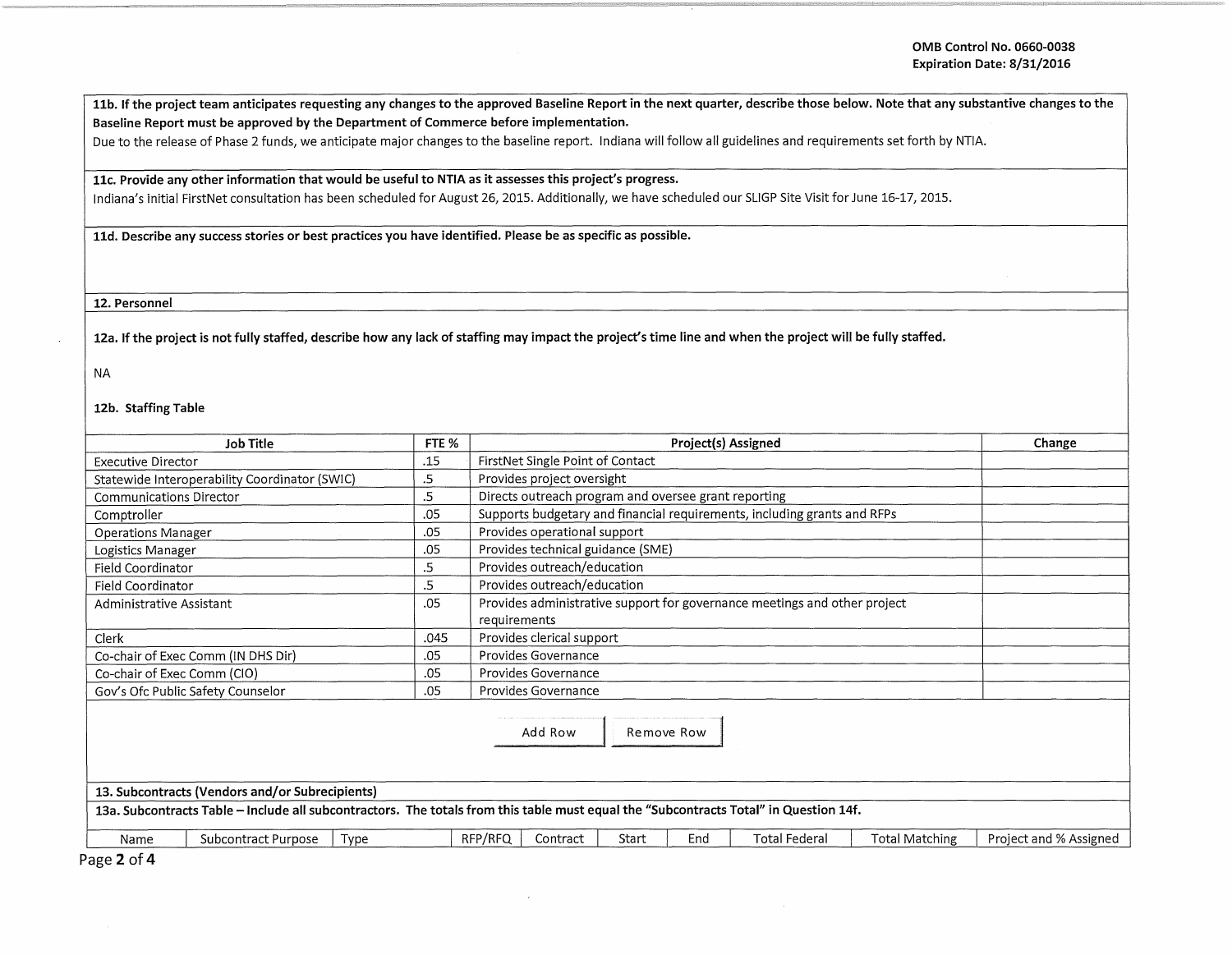|                                                                                                                                    |                                                                                      |                     | (Vendor/Subrec.)                                                                                              | Issued<br>(Y/N) | Executed<br>(Y/N)   | Date           | Date                 | <b>Funds Allocated</b>         | <b>Funds Allocated</b> |                          |
|------------------------------------------------------------------------------------------------------------------------------------|--------------------------------------------------------------------------------------|---------------------|---------------------------------------------------------------------------------------------------------------|-----------------|---------------------|----------------|----------------------|--------------------------------|------------------------|--------------------------|
| <b>TBD</b>                                                                                                                         | Conference Planner:<br>Professional<br>Conventions and<br>Meetings. Inc.<br>(ProCaM) |                     | Vendor                                                                                                        | N               | Y                   | 09/01/2<br>014 | 08/31/<br>2015       | 7,650                          | $\Omega$               | <b>NA</b>                |
| <b>TBD</b>                                                                                                                         | Asset Survey                                                                         |                     | Vendor                                                                                                        | N               | N                   | <b>TBD</b>     | TBD                  | 529,000                        | 0                      | <b>NA</b>                |
| <b>TBD</b>                                                                                                                         | Data<br>Collection/Alignment                                                         |                     | Vendor                                                                                                        | N               | N                   | TBD            | <b>TBD</b>           | 1,369,375                      | 0                      | <b>NA</b>                |
| Add Row<br>Remove Row                                                                                                              |                                                                                      |                     |                                                                                                               |                 |                     |                |                      |                                |                        |                          |
| 13b. Describe any challenges encountered with vendors and/or subrecipients.                                                        |                                                                                      |                     |                                                                                                               |                 |                     |                |                      |                                |                        |                          |
| We underbudgeted the Conference Planner expenses. Actual expenses will be approximately \$24,000, not the \$7,650 budgeted amount. |                                                                                      |                     |                                                                                                               |                 |                     |                |                      |                                |                        |                          |
| 14. Budget Worksheet                                                                                                               |                                                                                      |                     |                                                                                                               |                 |                     |                |                      |                                |                        |                          |
|                                                                                                                                    |                                                                                      |                     | Columns 2, 3 and 4 must match your current project budget for the entire award, which is the SF-424A on file. |                 |                     |                |                      |                                |                        |                          |
|                                                                                                                                    |                                                                                      |                     | Only list matching funds that the Department of Commerce has already approved.                                |                 |                     |                |                      |                                |                        |                          |
|                                                                                                                                    |                                                                                      |                     |                                                                                                               |                 |                     |                |                      |                                |                        |                          |
| Project Budget Element (1)                                                                                                         |                                                                                      | Federal Funds       | <b>Approved Matching</b>                                                                                      |                 | <b>Total Budget</b> |                | Federal Funds        | <b>Approved Matching Funds</b> |                        | Total Funds Expended (7) |
| a. Personnel Salaries                                                                                                              |                                                                                      | Awarded (2)<br>0.00 | Funds (3)                                                                                                     | 454,005.00      | (4)<br>454,005.00   |                | Expended (5)<br>0.00 | Expended (6)<br>117,130.75     |                        | 117,130.75               |
| b. Personnel Fringe Benefits                                                                                                       |                                                                                      | 0.00                | 127,121.00                                                                                                    |                 | 127,121.00          |                | 0.00                 | 32.796.60                      |                        | 32,796.60                |
| c. Travel                                                                                                                          |                                                                                      | 328,959.00          | 0.00                                                                                                          |                 | 328,959.00          |                | 11,666.77            | 0.00                           |                        | 11,666.77                |
| d. Equipment                                                                                                                       |                                                                                      | 0.00                |                                                                                                               | 0.00            | 0.00                |                | 0.00                 | 0.00                           |                        | 0.00                     |
| e. Materials/Supplies                                                                                                              |                                                                                      | 0.00                | 0,00                                                                                                          |                 | 0.00                |                | 0.00                 | 0.00                           |                        | 0.00                     |
| f. Subcontracts Total                                                                                                              |                                                                                      | 1,906,025.00        |                                                                                                               | 0.00            | 1,906,025.00        |                | 12,240.00            | 0.00                           |                        | 12,240.00                |
| g. Other                                                                                                                           |                                                                                      | 119,520.00          |                                                                                                               | 7,500.00        | 127,020.00          |                | 36,411.14            | 0.00                           |                        | 36411.14                 |
| h. Total Costs                                                                                                                     |                                                                                      | 2,354,504.00        |                                                                                                               | 588,626.00      | 2,943,130.00        |                | 60,317.91            | 149,927.35                     |                        | 210,245.26               |
| i. % of Total                                                                                                                      |                                                                                      | 80%                 |                                                                                                               | 20%             | 100%                |                | 28.7%                | 71.3%                          |                        | 100%                     |
|                                                                                                                                    |                                                                                      |                     |                                                                                                               |                 |                     |                |                      |                                |                        |                          |

 $\mathcal{L}$ 

**\*\*Please see Budget Worksheet notes below signature line\*\*** 

 $\bar{x}$